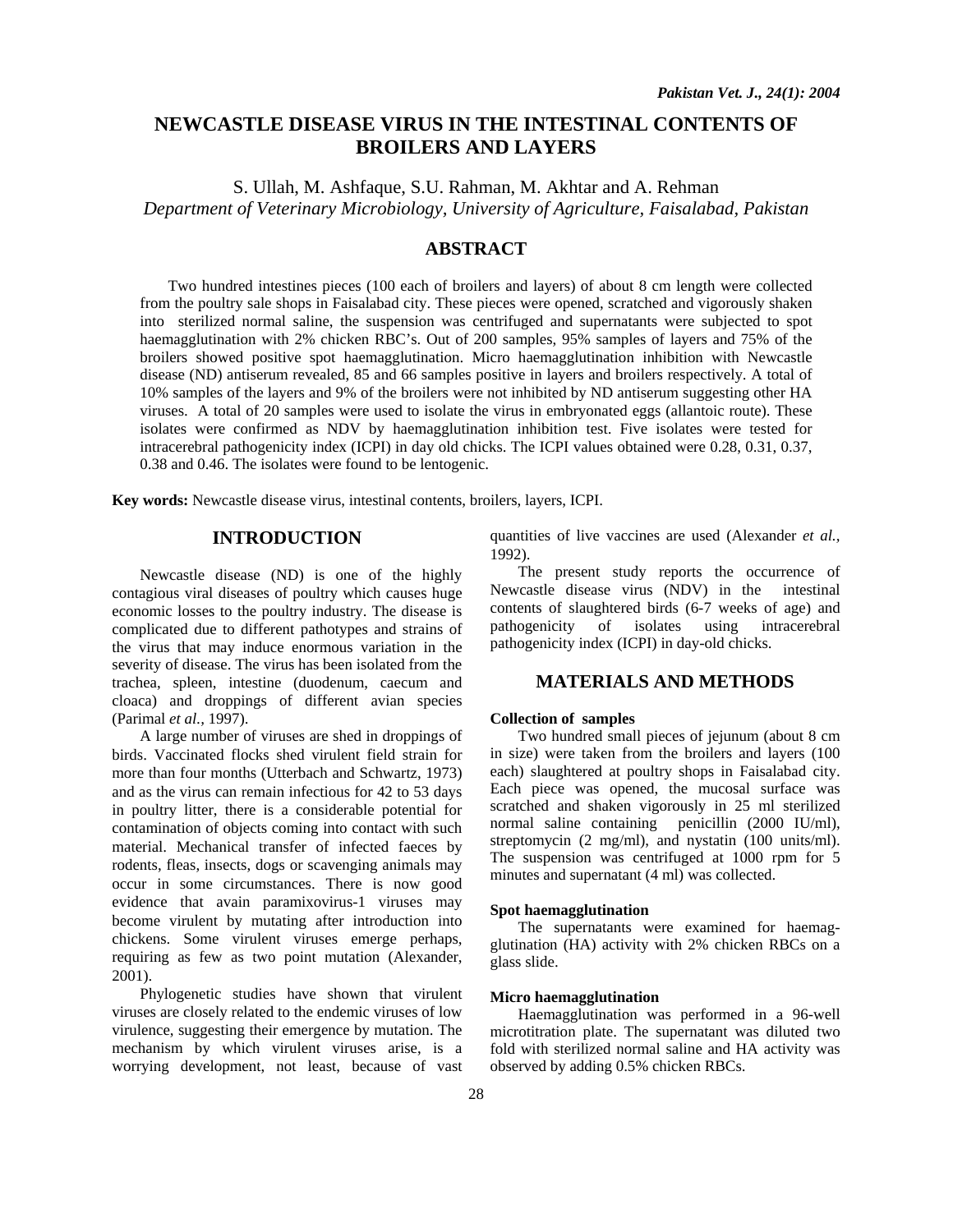### **Confirmation of NDV**

For confirmation of NDV, beta procedure of HI was adopted (Beard and Wilks, 1973). For this purpose, the known ND antiserum was diluted two fold with sterilized normal saline. Then 4 HA units of the supernatant was added in each dilution. After incubation for 30 minutes, 0.5% chicken RBCs were added and HI titre was determined.

### **Isolation of NDV**

.

A 0.1 ml of supernatant from intestinal samples was inoculated into 9-11 days embryonated chicken eggs via allantoic route. The eggs were incubated at 37°C for 48 hours. The allantoic fluid of egg containing dead or dying embryos was tested for HA activity.

### **Intracerebral pathogenicity index**

The intracerebral pathogenicity index of the 5 positive isolates was assessed in day-old chicks (Pearson *et al.,* 1987).

## **RESULTS**

#### **Screening of virus in broilers**

One hundred intestinal samples of broilers were processed for HA activity. Among these, 75% gave spot haemagglutinatoin. These samples were subjected to micro-haemagglutination test and HA titre was raised from 1:4 to 1:128. In most samples HA titre fell into 1:8 (32%), 1:4 (28%), 1:16 (39.3%), 1:32 (5.3%), 1:64 (2.6%) and 1:128 (2.6%).

Haemagglutination inhibition of all the HA positive 75 gut samples from broilers were performed using ND-antiserum. Out of these, 66 samples were inhibited by the ND antiserum, 9 (12%) samples were not inhibited.

#### **Screening of virus in layers**

Of the 100 samples collected from layers, 95 showed spot haemagglutination activity and 5 samples were negative. These 95 positive samples were checked further using micro haemagglutination. HA titre was determined which ranged from 1:4 to 1:128. HA titres fell in 1:16 (28.4%), 1:4 (13.6%), 1:8 (17.8%) 1:32 (25.3%), 1:64 (11.6%) and 1:128 (3.2%). Haemagglutination inhibition of all the 95 gut samples were performed using ND-antiserum. Out of these, 85 samples were inhibited by ND antiserum, only 10 samples were not inhibited by the ND antiserum.

#### **Intracerebral Pathogenicity Index (ICPI)**

After intracerebral injections of virus isolates the observation were made for eight days. The clinical symptoms in the birds were also recorded which were mostly nervous in nature i.e., paralysis of legs (one or both) and wings (one or both). On post mortem examination no specific lesions were observed. The virus was re-isolated from the spleen of dead chicks. The ICPI values were 0.31, 0.37, 0.46, 0.38 and 0.28 for isolates 1, 2, 3, 4 and 5, respectively.

## **DISCUSSION**

With spot haemagglutination test, 95% samples of layers were positive, while 5% were negative. Out of 95 samples, 85 samples were inhibited using known NDV antiserum and 10 samples were not inhibited. In case of broilers 75% samples were positive to spot haemagglutination and 25% showed no haemagglutination activity. Out of these 75 samples, 66 were inhibited by haemagglutination inhibition test with known NDV antiserum, while 9 samples were not inhibited. Such a high amount of NDV may interfere with other enteric viruses and vast quantities of other vaccines become useless.

Parimal *et al.* (1997) also reported more than 60% of the intestinal samples positive for Newcastle disease virus. A number of workers from different countries, reported the presence of Newcastle disease virus in the faeces of healthy broilers and layers. According to Ramadass *et al.* (1996), 46.3% were positive by ELISA and 44.7% by IFA. The findings of the present study are higher than the results of Eisa and Omer (1984). This may be due to lavish use of vaccination.

In the present study, 9% samples in layers and 10% samples in broilers were not inhibited by ND antiserum, although these were HA positive which could be due to other haemagglutinating viruses like avian influenza or infectious laryngotracheitis virus. These findings are also supported by the results of Azam *et al.* (1984), Reynolds *et al*. (1987) and Guy (1998).

The intracerebral pathogenicity index (ICPI) of all the isolates ranged from 0.28 to 0.46. These values are in accordance with results of Azam *et al.* (1984), Zhuang *et al.* (2000) and Stanislawek *et al.* (2002), who reported that ICPI value of lentogenic strains rainged from 0.25 to 0.7.

Among the consequences of the epidemics of ND in Italy during 2000, virological investigation in affected poultry flocks and backyard flocks yielded virulent isolates of NDV which produced ICPI ranging from 1.6 to 2.0. It is well known that high concentration of virus occurs in faeces that can contaminate the whole environment (Capua *et al.,* 2002).

According to Alexander (2001), virulent viruses emerge perhaps requiring as few as two point mutation. Westbury (2001) and Huovilainen *et al*. (2001), have stated that asymptomatic strains which are able to